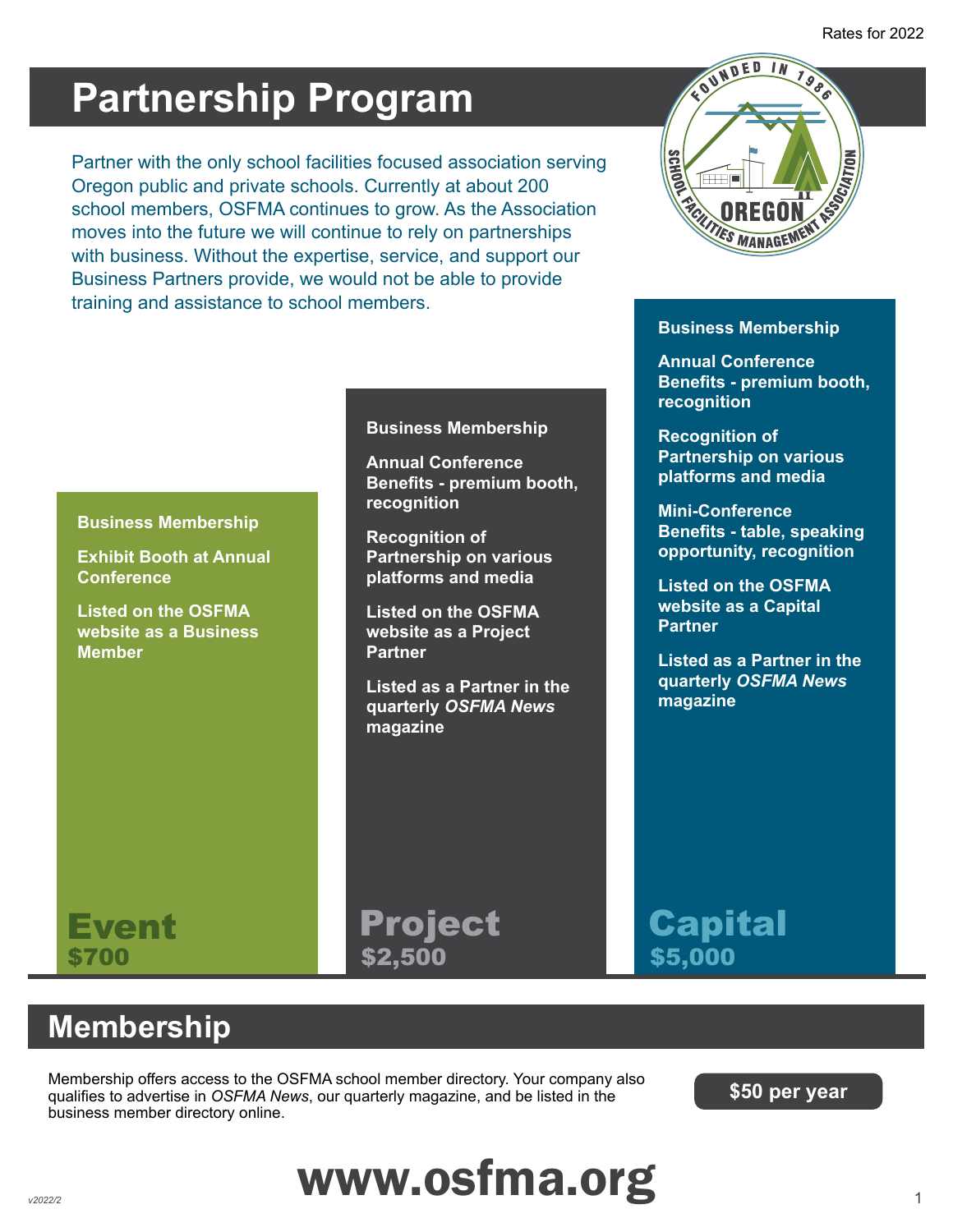## **Partnership Levels**

*These benefits may be modified or added to based on the current event requirements or programatic changes OSFMA may initiate. OSFMA strives to always provide the best value to Business Partners and build relationships that support education providers.*

## Event Partner

- One Business Partner Membership and all related benefits.
- Company listed in web-based directory of Business Members.
- Company listed in membership directory in the Summer issue of *OSFMA News*.
- Annual Conference: One exhibit booth (additional booths may be purchased at regular booth rate \$650).

## Project Partner

- One Business Partner Membership and all related benefits.
- Company listed in web-based directory of Business Members and designated as a Project Partner.
- Company listed in membership directory in the Summer issue of *OSFMA News*.
- Annual Conference:
	- One premium exhibit booth (additional booths may be purchased at regular booth rate \$650).
	- Up to three free representative badges (for first booth).
	- Up to three lunch tickets (Thursday; first booth only).
	- Listed in materials as an Project Partner. This currently includes electronic, general session preambles, and printed material.
- A \$1,500 credit is included to spend on co-branded promotional items (pg. 4) throughout the year. OSFMA will make final assignments based on feedback provided by the partner.
- The partnership year is January to December and requires a three-year commitment, billed annually.

## Capital Partner

- $\bullet$  One Business Partner Membership and all related benefits.
- Company listed in web-based directory of Business Members and designated as a Capital Partner.
- Company listed in membership directory in the Summer issue of *OSFMA News*.
- Use of a Capital Partner logo on company marketing material. Logo must remain whole and OSFMA reserves the right to approve materials prior to printing and/or distribution.
- Create and present a webinar or in person training for members. Topic and content must be mutually agreed upon and OSFMA reserves the right to edit and/or direct the message of the training to best fit the needs of the Association. These can be scheduled individually during the year or may be part of a conference or zone meeting.
- Invitation to attend a dinner with the OSFMA Board of Directors.
- **Annual Conference:** 
	- One premium exhibit booth (additional booths may be purchased at regular booth rate \$650).
	- Up to four free representative badges (for first booth).
	- Up to four free lunch tickets (Thursday; for first booth only).
	- Listed in materials as a Capital Partner. This currently includes electronic, general session preambles, and printed material.
	- Mailing list of registered attendees prior to the event. General attendees' mailing address, title, and district affiliation provided in electronic format.
	- An updated mailing list of registered attendees one week after the close of the conference, if desired.
	- Demo Space option Demo space is offered first to Capital Partners.
- Mini-Conference(s):
	- An exhibit table at one location. Additional locations available for \$300 each.
	- Listed in materials at all locations as a Capital Partner.
- A \$2,000 credit is included to spend on co-branded promotional items (pg. 4) throughout the year. OSFMA will make final assignments based on feedback provided by the partner. Additional sponsorship items can be purchased after assignments have been made.
- The partnership year is January to December and requires a three-year commitment, billed annually.

**\$700 per year**

**\$2,500 per year**

**\$5,000 per year**

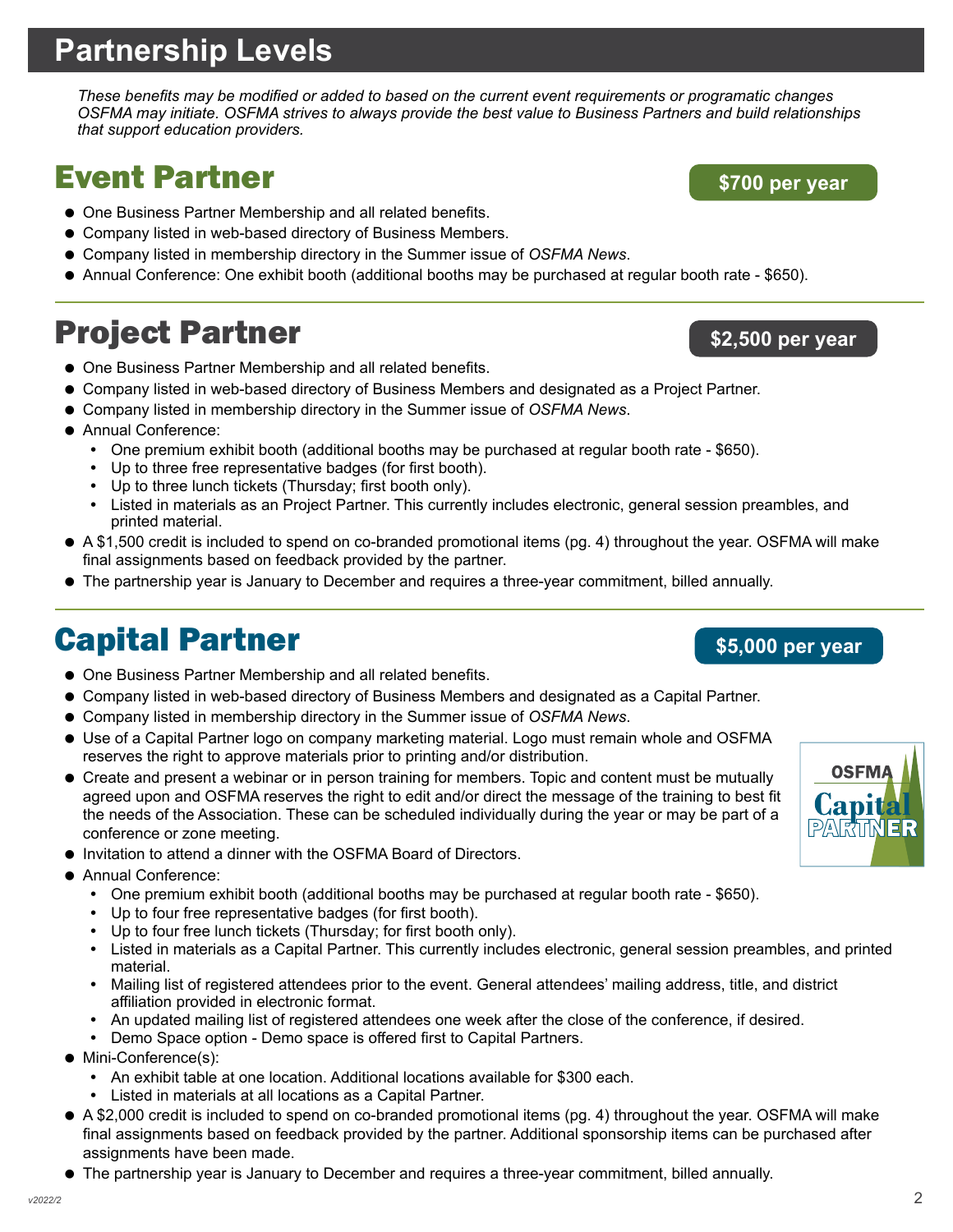## **Anual Conference Trade Show**



Partner packages require a three year commitment and the fees are paid annually. The fees stated are the annual fee. Partnership is subject to approval by the OSFMA Board of Directors. A number of factors will be considered and evaluated in determining the selection of partners, including:

- Experience in the marketplace and evaluation of other strategic relationships the partner may hold.
- y Financial strength of the organization *(Dunn and Bradstreet, S&P, etc.).*
- Business profile/model.
- Products and services provided *(must be a leader in their area)*.
- The company's benefit to education.
- Alignment with OSFMA's Code of Ethics and Professional Standards.
- All partners will be subject to a peer review process in the event a complaint is filed.
- Failure of the partner will not place OSFMA's reputation/brand at risk.